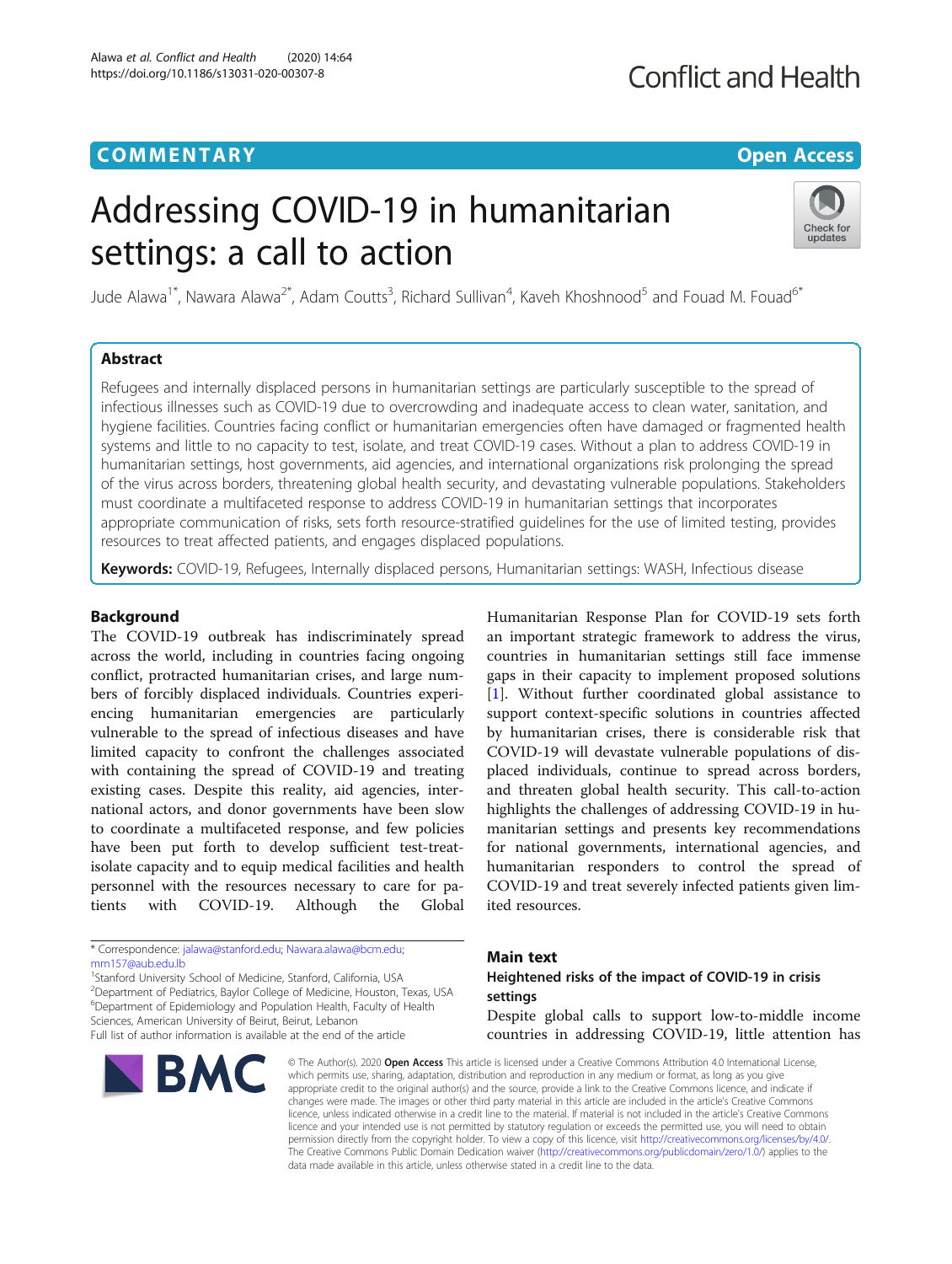been given to refugees and internally displaced persons (IDPs) in humanitarian contexts, particularly those living in camps or informal settings. Refugees and IDPs are often forced into settlements with high population densities, and these overcrowded areas tend to have limited public health services, poor sanitation and waste disposal facilities, and inadequate access to clean water – making them particularly susceptible to a COVID-19 outbreak. According to the United Nations High Commissioner for Refugees, approximately 84% of the 70 million individuals who have been forced to flee their homes are hosted by low-to-middle income countries with weak health systems and water, sanitation, and hygiene (WASH) tools [[2](#page-3-0)]. Of the countries with reported cases of COVID-19, over thirty play host to registered refugee populations of over 20,000 people, in addition to a considerable number of unregistered refugees [\[3\]](#page-3-0). Approximately 80% of refugees seek work or reside in urban areas, and refugees or humanitarian responders who travel from overcrowded settlements to cities to seek healthcare or work could worsen the spread of the virus [\[4\]](#page-3-0). The United Nations has already ordered the evacuation of Moria refugee camp in Lesbos, Greece, which was designed to host 3000 people but now hosts over 20,000 and has been reported to have widespread malnutrition and poor hygiene [\[5](#page-3-0)]. In more established camps such as that of Cox's Bazar in Bangladesh, which hosts half a million Rohingya refugees, it is likely that the spread of COVID-19 will still pose challenges as the management of cases requires referrals to health facilities that are already overstretched.

The scientific community has continued to make advances in understanding the most effective ways to manage severe cases of COVD-19, most recently with the publication of a clinical trial on the use of dexamethasone [\[6](#page-3-0)]. It is known that COVID-19 is transmitted via aerosolized particles, larger droplets, and sustained contact with contaminated surfaces and that severe cases often result in an overwhelming inflammatory response affecting the lungs. Data from affected countries suggest that age (> 65), one or more serious comorbidities, particularly cardiovascular disease or uncontrolled diabetes, and smoking are correlated with increased rates of mortality [\[7](#page-3-0), [8](#page-3-0)]. Data from the Centers for Disease Control and Prevention also show that approximately 55% of patients aged 20–64 are at risk for moderate to severe infection and require respiratory support in the form of oxygen via nasal cannula, positive pressure ventilation, or in the worst cases, mechanical ventilation [[9](#page-3-0)]. Despite these daunting statistics, the majority of COVID-19 cases are asymptomatic or present with mild symptoms, such as a cough and congestion. This trend is expected to hold true among refugees and IDPs as well. However, it is not yet clear if there are particular health and social characteristics specific to these vulnerable groups which will result in higher rates of transmission and mortality, especially among younger age groups. The actual burden of COVID-19 in areas hosting refugees and IDPs is still unknown given a serious lack of testing capabilities. Due to overcrowding, poor WASH tools, and limited availability of advanced health services, it is expected that rates of transmission and mortality will be higher in humanitarian settings. In Somalia, documentary sources claim that nearly 70% of daily tests are returning positive as the country surpasses 3000 reported cases  $[10]$  $[10]$ .

For severely infected patients, hospitalization, respiratory support, and even cardiac resuscitation may be necessary, in addition to continued management of chronic comorbid conditions such as cancer and cardiovascular disease that are increasingly prevalent in humanitarian settings [\[11](#page-3-0), [12](#page-3-0)]. These patients will likely struggle immensely to receive care in such contexts given that the majority of conflict-affected nations with large populations of IDPs and refugees do not have the health infrastructure nor the medical personnel to provide these services. In humanitarian contexts, hospitals have been destroyed; medical personnel have been killed or displaced; and, the provision of medical supplies, including personal protective equipment (PPE) required to prevent COVID-19 transmission, is inadequate [\[13](#page-3-0)]. In Syria, for example, only 64% of hospitals and approximately 52% of primary care centers are still functional [[14\]](#page-3-0). It must also be noted that most available research and interventions using anti-viral medications, such as Remdesivir and steroids for cytokine storm, have been developed against a backbone of high-income and highdependency intensive care, which are rarely available in humanitarian settings.

#### Upholding international frameworks and protecting global health security

Many of the nations that host the majority of the world's refugees are signatories to the 1951 UN Refugee Convention and its 1967 Protocol or similar regional frameworks that state that refugees should receive the same health services as nationals [[15\]](#page-3-0). Given these international commitments and the necessity of treating all affected populations to contain the spread of COVID-19, refugees and IDPs must be included in national response plans. Furthermore, the COVID-19 pandemic can affect anyone, regardless of race, gender, age, or political affiliation. Like all infectious pathogens, COVID-19 has no regard for national borders. Given the transient nature of populations in crisis settings, an inadequate response to COVID-19 in such settings is likely to prolong the spread of the virus and threaten global health security. As such, it is the collective responsibility of global leaders and international organizations to coordinate a robust response to prevent the spread of COVID-19 and treat affected patients in humanitarian settings.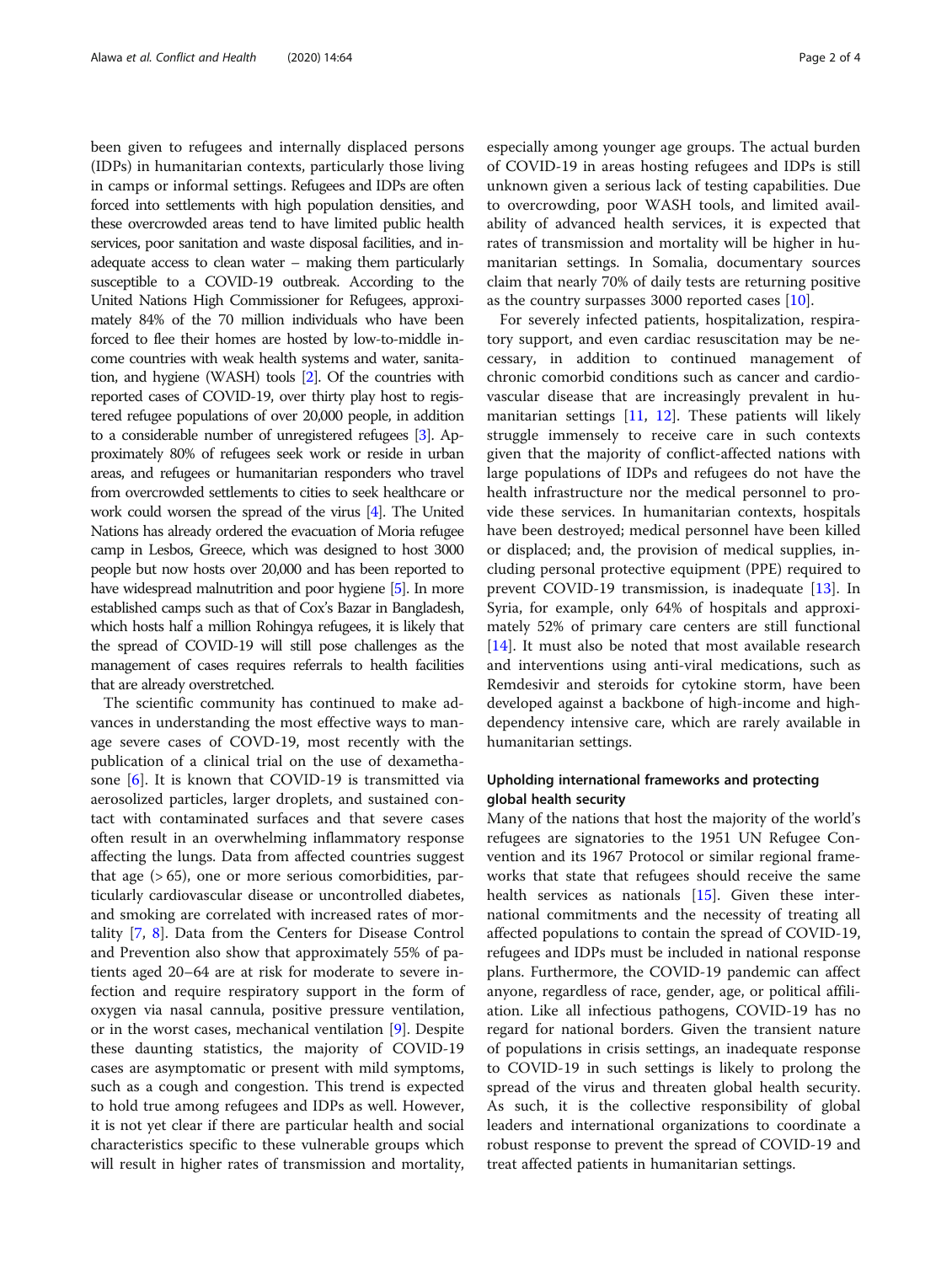#### COVID-19 response priorities in humanitarian settings

There is much that should be done to address COVID-19 in humanitarian settings. First, governments, aid agencies, and international actors must put forth clear prevention and treatment options that are consistent with available resources. To reduce transmission of this highly contagious pathogen, there needs to be effective communication of risks to both affected populations and front-line responders, explaining how the virus is transmitted, the importance of handwashing, sanitation, and hygiene in reducing transmission, and the necessary steps to take if there is concern for infection. Only then can stakeholders work together to further prevent transmission by implementing physical distancing measures, restructuring settlements, and improving the availability of WASH, as dictated by the World Health Organizations response guidelines  $[16]$  $[16]$ . Second, given the reality of inadequate laboratory access in crisis settings, resource-stratified guidelines for the use of limited testing must be put forth to identify cases and prevent further transmission. The mistakes of severely affected countries and the successes of countries who have been able to avoid and reduce transmission have taught us that early and broad testing is imperative to controlling the spread of this virus. Until widespread testing is available, governments and humanitarian agencies must provide explicit guidance for the use of limited tests, perhaps prioritizing at-risk populations and healthcare workers. Third, because it is expected that transmission will not be well-controlled in some settings, there must be a context-specific preparedness plan for case management. In addition to ensuring the availability of resources that could be potentially life-saving, such as PPE for healthcare workers, oxygen tanks, nasal cannulas, and ventilators when possible, this is a setting where mobilizing additional healthcare professionals, creating mobile screening sites, and establishing temporary healthcare facilities would be effective in treating a potential surge of acutely ill patients. It may be more practical to have safe wards supporting non-invasive respiratory needs as opposed to sophisticated intensive care technologies that are not likely to be the best use of limited resources. In the worst case, providers in these settings should be ready to employ mass-casualty tagging techniques if spread is rampant and mortality rates increase [\[17](#page-3-0)]. If resources are limited and patients are expectant, frank conversations must be had to determine the patient's goals of care along the spectrum of illness. In spite of the limited availability of treatment resources for COVID-19, however, frontline responders should not divert resources away from already necessary life-saving health services, such as emergency obstetrics and vaccination. Lastly, given the immense demand for health practitioners, the COVID-19 pandemic provides an opportunity to review national healthcare policies and integrate refugees into national health systems, allowing displaced healthcare workers to practice and fill human resource gaps.

#### Conclusions

#### A call to action

It is well known by now that COVID-19 is highly contagious and will spread quickly in humanitarian settings, particularly in confined and crowded camp settings. In fact, this may be occurring already, but due to limited testing capacity for COVID-19 infection in such settings, there is no way to assess the current burden. Without a strategy to identify cases of COVID-19, to mitigate the spread of infection, and to treat affected patients, the rapid transmission and ultimate death of thousands of people in humanitarian settings becomes an inevitable and unspoken truth of this pandemic  $[18]$  $[18]$  $[18]$ . If this was not enough motivation, the spread of infection, particularly in urban areas, is linked to cases among the most vulnerable. While global health agendas and international policies often only effectively protect some, it is clear now, more than ever, that the outcomes of some are inextricably linked to the outcomes of all. Our connectedness is undeniable, and inaction in addressing COVID-19 in humanitarian settings may threaten global health security moving forward. In order to achieve the response priorities highlighted, national governments, international agencies, and humanitarian organizations must promptly collaborate to develop context-specific strategies to promote risk communication, prioritize the use of existing testing kits and increase their overall availability, provide resources to treat affected patients, and engage displaced populations. While addressing COVID-19 in humanitarian settings may appear to be an acute challenge, stakeholders, especially national governments and international donors, can consider commitments to combatting COVID-19 as long-term investments in the success of a given country's health system and the livelihood of its inhabitants.

#### Acknowledgements

Not applicable.

#### Authors' contributions

JA and NA wrote and gathered the information presented in the commentary. AC, KK, RS, and FF each contributed in formulating the ideas presented and editing the text of the commentary. The authors read and approved the final manuscript.

#### Funding

This study was funded by the UK Research and Innovation GCRF RESEARCH FOR HEALTH IN CONFLICT (R4HC-MENA); developing capability, partnerships and research in the Middle and Near East (MENA) ES/P010962/1.

#### Availability of data and materials

Not applicable.

Ethics approval and consent to participate Not applicable.